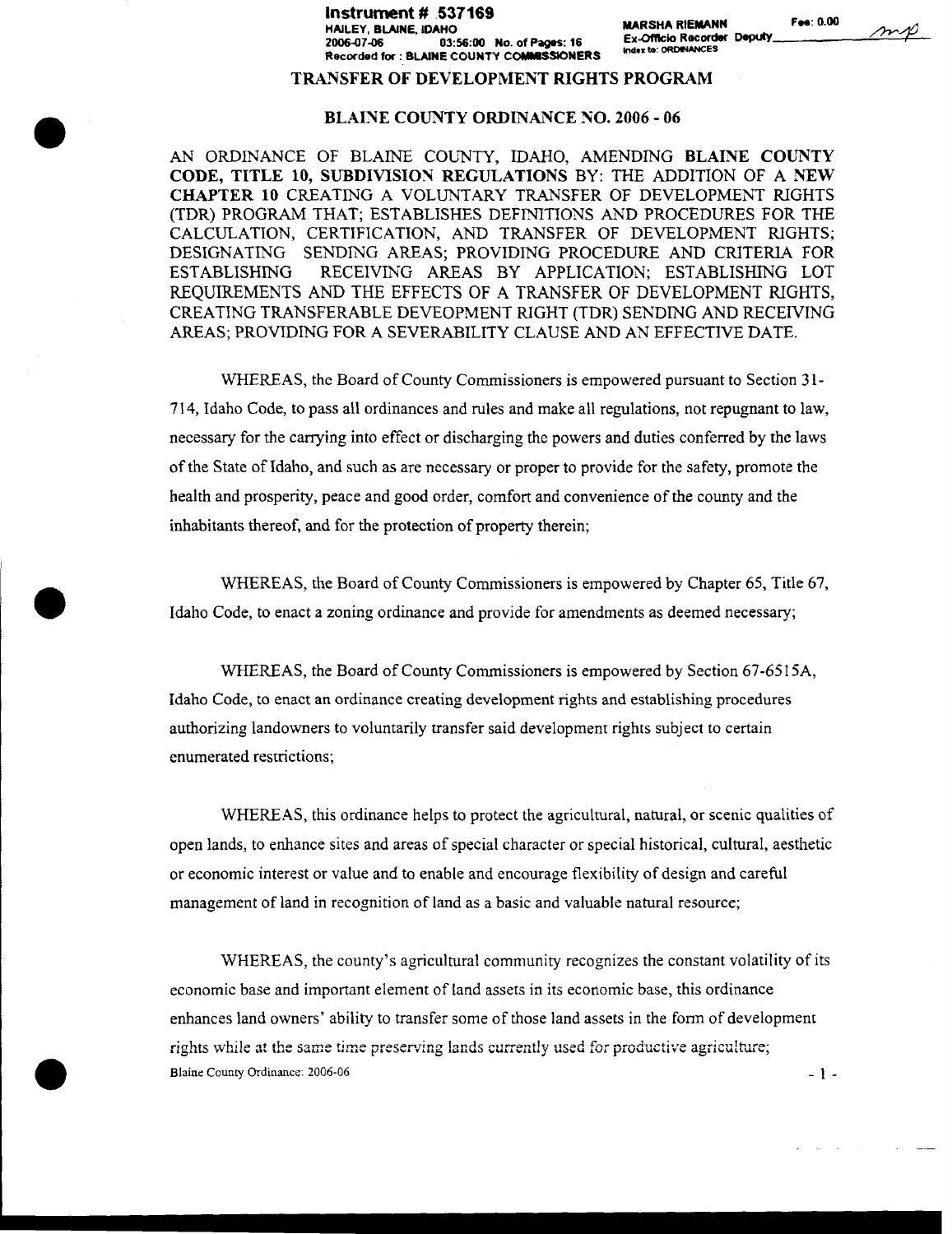WHEREAS, the county recognizes the benefit of agricultural stewardship of open space lands, this ordinance provides an additional voluntary, flexible, free-market mechanism for the property owner to continue this stewardship of open space and agricultural lands;

WHEREAS, this ordinance seeks to promote the orderly development of the community and to help preserve its rural character; and

WHEREAS, this ordinance is in compliance with the language in the Blaine County Comprehensive Plan and the Blaine County 2025 preferred scenario relating to the Transfer of Development Rights; the preservation of agriculture; the protection of sensitive environmental features; and rural character of this community; and

NOW THEREFORE, be it ordained by the Board of County Commissioners of Blaine County, Idaho:

**Section 1.** That Title 10, of the Blaine County Code be, and the same is hereby amended by the addition of a CHAPTER 10 to read as follows:

**10-10-1: STATEMENT OF PURPOSES:** To protect the agricultural, natural, and scenic qualities of open lands, to enhance sites and areas of special character or special historical, cultural, aesthetic or economic interest or value, and to enable and encourage flexibility of design and careful management of land in recognition of land as a basic and valuable natural resource. The preservation and maintenance of these resources will be ensured by encouraging countywide land use planning through the transfer of development rights from parcels suitable for preservation to properties meeting the criteria for development as receiving parcels.

#### **10-10-2: DEFINITIONS:**

A. "Development rights" shall mean those development rights as calculated herein permitted to a lot, parcel or area of land under a zoning or other ordinance respecting permissible use, area, density, bulk or height of improvements.

Blaine County Ordinance: 2006-06 2 2 2

•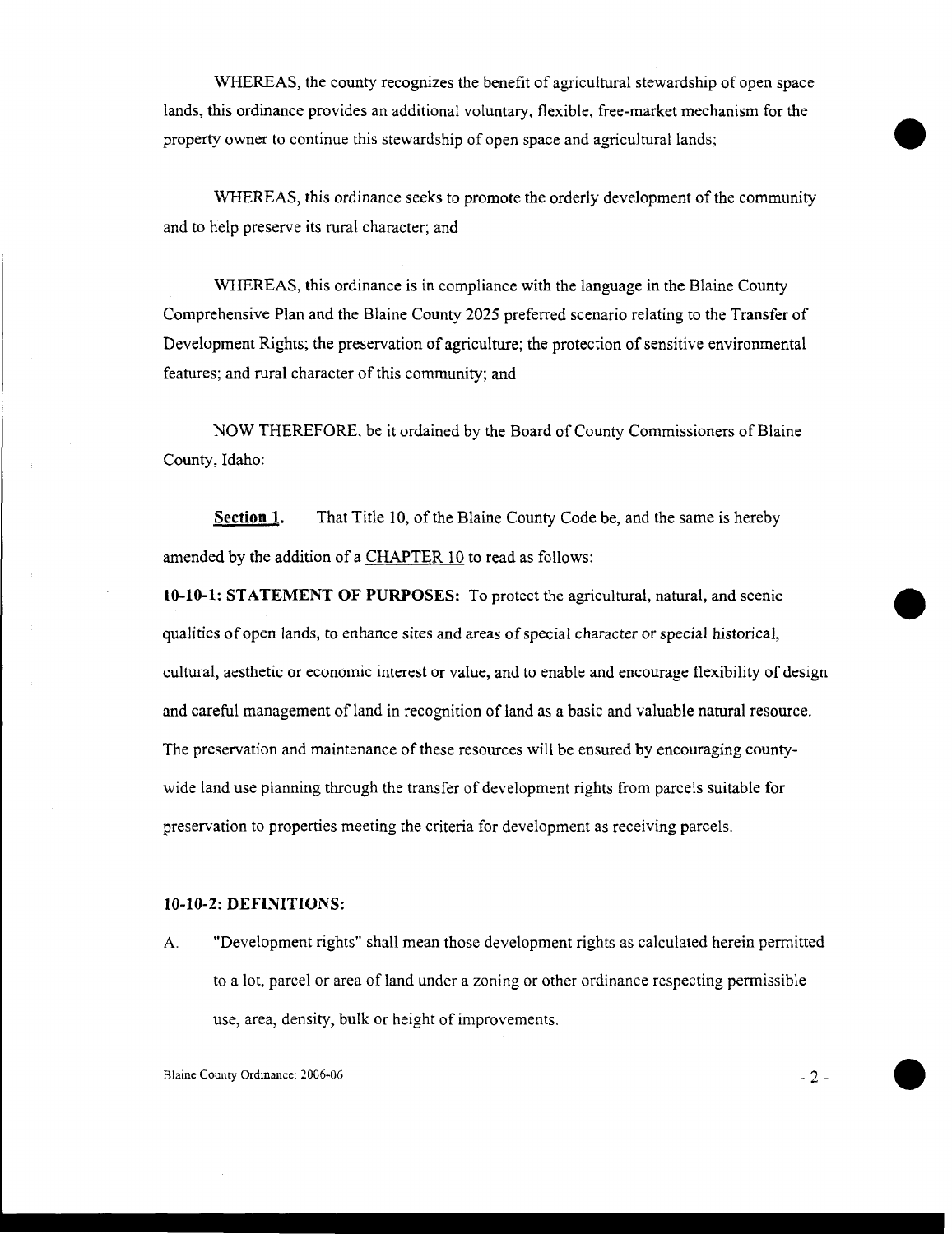- B. "Receiving area" shall mean one (1) or more areas of land designated by the Blaine County Board of County Commissioners to which development rights generated from one (1) or more sending areas may be transferred and in which increased development is permitted to occur by reason of such transfer. The receiving areas shall be A-20 zone district subareas established by Blaine County pursuant to the procedures of Section 67- 651 I, Idaho Code, as an area suitable to receive transferred development rights.
- C. "Receiving parcel(s)" shall mean parcel(s) of land within a receiving area to which one (1) or more development rights may be or are transferred.
- D. "Sending area" shall mean one (1) or more designated areas of land in which development rights may be designated for use in one (1) or more receiving areas. The sending areas shall be in A-20 or A-40 zoning districts established by Blaine County pursuant to the procedures of §67-6511, Idaho Code, as an area in which use or development should be restricted.
- E. "Sending parcel(s)" shall mean a parcel(s) of land within a sending area from which one (1) or more development rights may be or are transferred.
- F. "Transfer of development rights" shall mean the process by which one (1) or more development rights are severed from a sending parcel by the recording of a Deed of Transfer and a TDR Easement transferring such development rights. Any such severed rights subsequently may become appurtenant to a receiving parcel as provided herein.

**10-10-3: DESIGNATION OF SENDING AREAS:** The sending areas to be subject to development rights transfers and protected through the application of this Chapter are those designated by the Board of County Commissioners from time-to-time and those areas designated through Intergovernmental Agreements with municipalities in Blaine County. The underlying zoning district regulations for any sending area continue to apply, except as limited by this chapter.

Blaine County Ordinance: 2006-06 3 4 3 4 3 3 4 3 3 4 3 3 4 3 3 4 3 3 4 3 3 4 3 3 4 3 3 4 3 3 4 3 3 4 3 3 4 3 3 4 3 3 4 3 3 4 3 3 4 3 3 4 3 4 3 4 3 4 3 4 3 4 3 4 3 4 3 4 3 4 3 4 3 4 3 4 3 4 3 4 3 4 3 4 3 4 4 3 4 4 3 4 4 4 5

।<br>●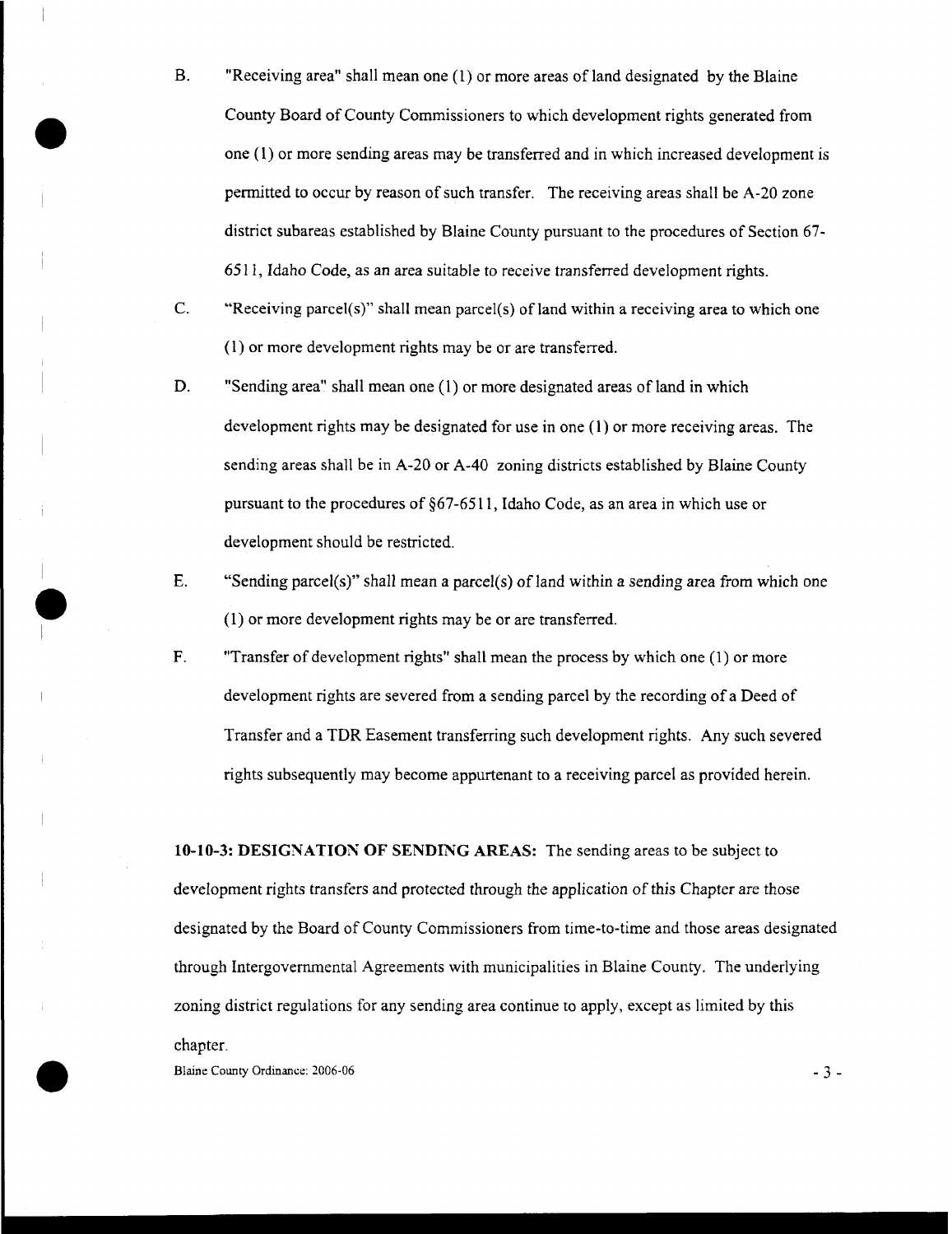A. The following area as depicted on Attachment E (Sending Areas Map), specified as a TDR Sending Area, is hereby designated as a TDR Sending Area. Its boundaries shall generally be described as follows:

Lands in the A-20 district (effective prior to July 5, 2006) including: south of the Boise Baseline but including Sections 35 in TIN, R18E and Sections 34 and 35 in TIN, R19E, B.M.; east of the Big Wood River; north of the Timmerman and Picabo Hills; along the Former Picabo Desert Rd. & Roberts St. to Hwy. 20 in the Picabo Townsite; north of Hwy 20 to the Intersection of Hwy 20 and the southern boundary of Section 26 in TIN, R20E, B.M.; north of that southern section boundary and west of a line from the southeast corner of that Section 26 north to the Boise Baseline.

### **10-10-4: ESTABLISHMENT OF RECEIVING AREAS:**

A. The following area as depicted on Attachment F (Receiving Areas Map), specified as a TDR Receiving Area, is hereby designated as a TDR Receiving Area. Its boundaries shall generally be described as follows:

Lands in the A-20 district (effective prior to July 5, 2006) including: north of the north  $\frac{1}{2}$  and the southeast 1/4 of the northeast quarter of Section 27 and the north 1/2 of the northwest quarter of Section 26, TIN, R18E, B.M.; north of the east to west section line two miles north of the Boise Baseline portion of which correspond with Pero Rd. to the A-10 Zoning District line; west of that A-10 zoning line; south of the R-5 zoning district boundary; along Glendale Rd. to Silverwood Dr. and south and east of the Glendale "bench."

- B. Additional receiving areas are those
	- I. areas reclassified pursuant to the standards set out in subsection C; or

2 areas designated through Intergovernmental Agreements with municipalities in Blaine County.

C. An applicant for reclassification of property as a receiving area has the burden of demonstrating compliance with each of the following standards, in addition to applicable

•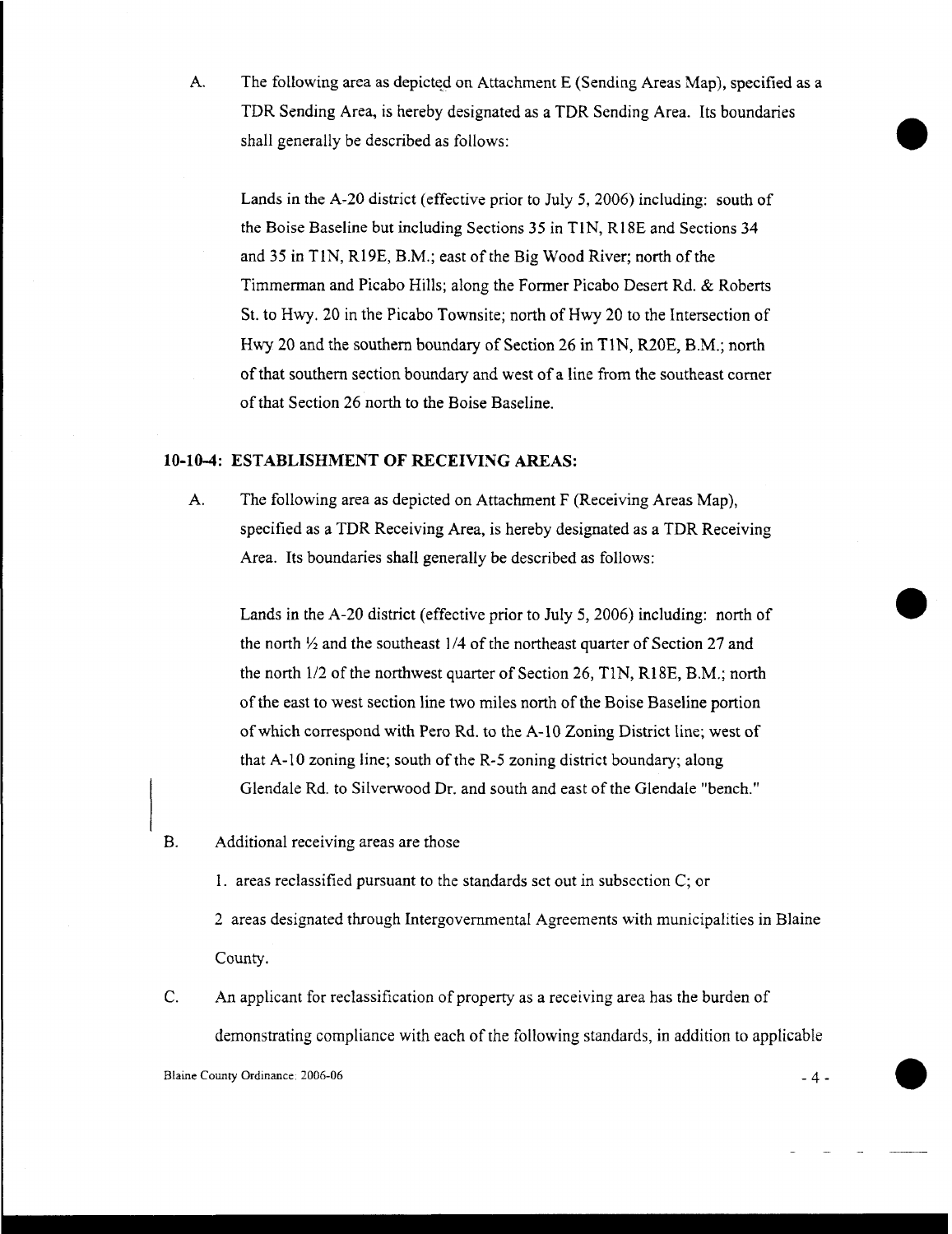standards for rezone under Chapter 26(4)  $\&$  (8) and Chapter 31, Title 9, of the Blaine County Code.

- 1. Designation of the property as a receiving area is in accordance with the Comprehensive Plan.
- 2. The proposed receiving area will be located outside of the Mountain Overlay District, Avalanche Overlay District, Floodplain Management and Riparian Setback Districts, Wetlands Overlay District and Seasonal Overlay District, and outside of any environmentally sensitive lands, or critical wildlife habitats or corridors as identified by the County in consultation with the Idaho Department of Fish and Game.
- 3. The proposed receiving area will be located adjacent to an existing state or county road, or platted road, and adequately served by existing transportation systems.
- 4. The proposed receiving area will be compatible with adjoining development and land uses, and, if located within a designated area of city impact, will be compatible with the land uses designated for the area in the adopted municipal comprehensive plan and municipal and county ordinances governing the area of city impact.
- 5. The transfer of additional densities and other uses to the proposed receiving area will be compatible with the uses and any agricultural operations in the area.
- 6. The transfer of additional densities and other uses to the proposed receiving area, when considered in light of the existing or likely cumulative effect of residential development in the area, will not materially change the character of agricultural land, agricultural uses, or the economic viability of existing agricultural operations in the area.
- 7. The transfer of additional densities and other uses to the proposed receiving area

will not adversely affect the quality of essential public services and facilities to Blaine County Ordinance: 2006-06 - 5 -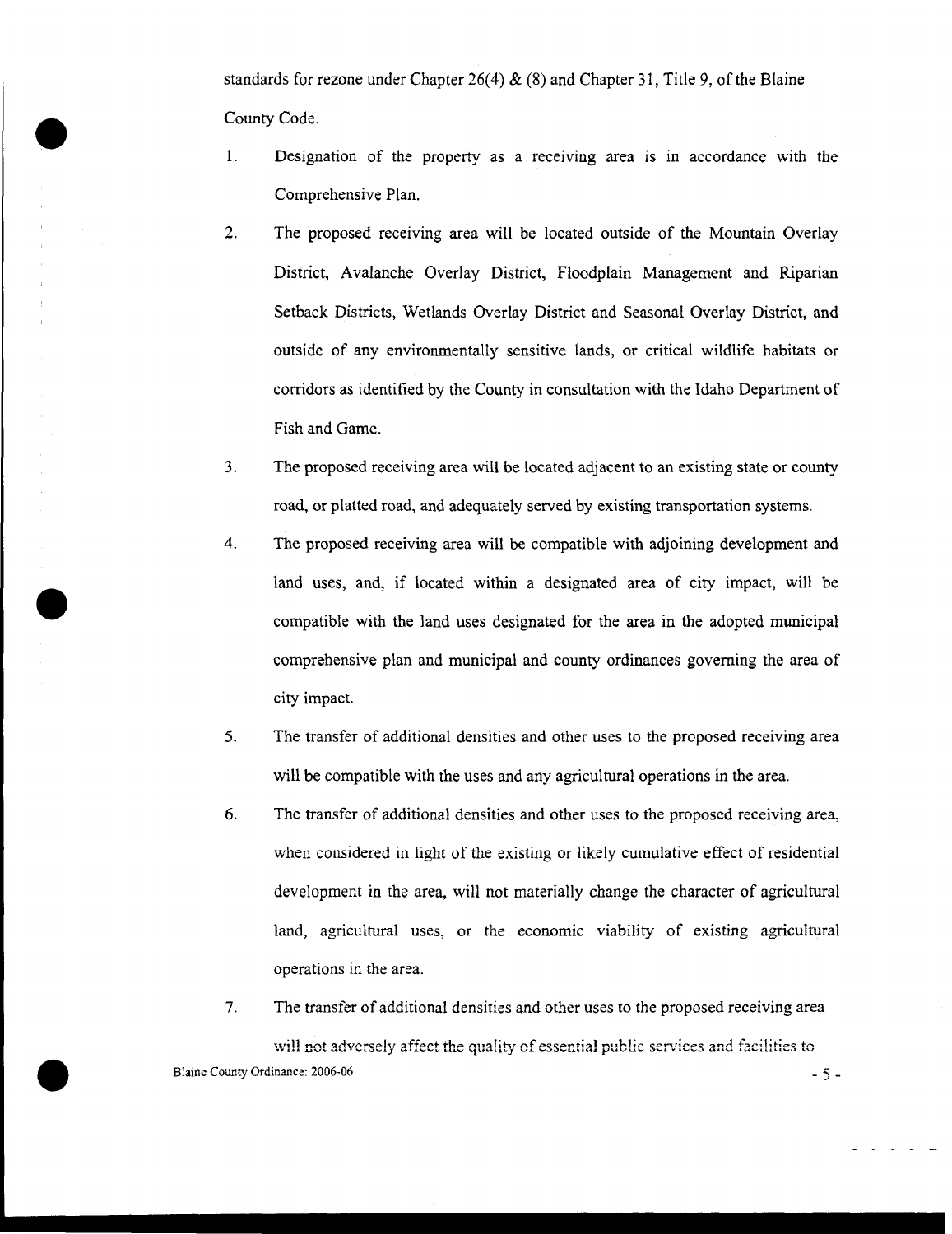current residents, including, but not limited to, school facilities, school bus transportation, police and fire protection, emergency services, and shall not require substantial additional public funding in order to meet the needs created by the creation of the proposed receiving area.

- 8. The proposed receiving area will provide setbacks from the Heavy Industrial District.
- B. The applicant may be required by the Board to mitigate the adverse effects of the proposed transfer of additional densities and other uses to the proposed receiving area, which may include, without limitation, entering into a development agreement with the County, contributions for additional capital improvements, on-going maintenance, and labor costs. The plan for, timing of, and proposed phasing of the mitigation shall be in a form acceptable by the Board.

### **10-10-5: CALCULATION OF TRANSFERABLE DEVELOPMENT RIGHTS:**

Transferable development rights within a sending area are calculated for certification as follows:

A. The number of development rights for a sending parcel shall be calculated based on a maximum density of one (1) dwelling unit per 20 acres.

- B. Notwithstanding the foregoing provision, in calculating the number of development rights, the following property shall be subtracted from the total acreage of the parcel:
	- 1. Any part of said parcel that is subject to, or encumbered by, a conservation easement, Idaho Department of Fish and Game easement, or other easement that restricts or prohibits development of the parcel; provided, however, that the total number of certified TDRs may not exceed the total number of development rights retained pursuant to any such easement.
	- 2. Any part of said parcel located within a public road right of way, or within a recorded access easement.

Blaine County Ordinance: 2006-06 - 6

**10**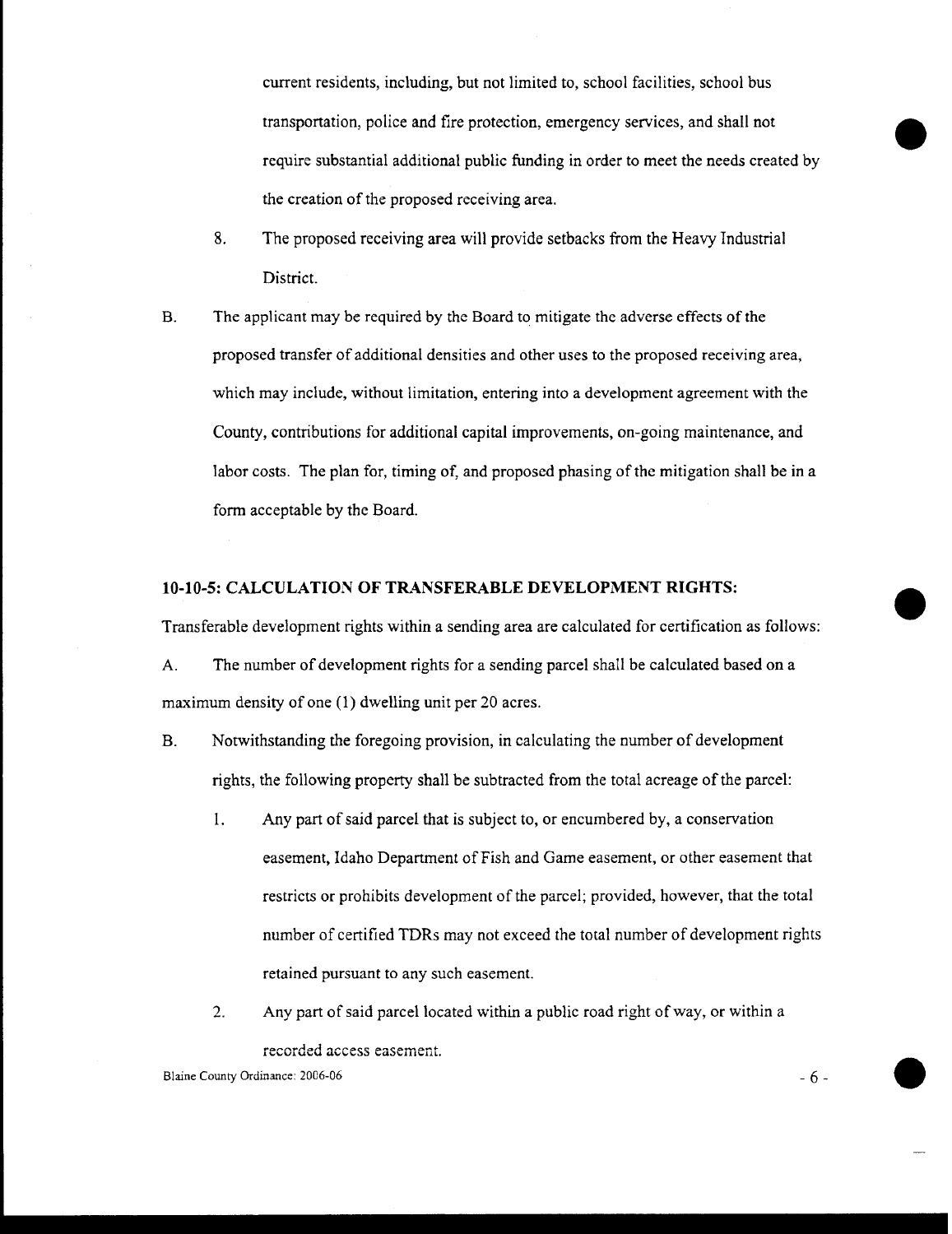- 3. Any part of said parcel located within Blaine County's Floodway as defined in Section 9-17.
- C. The minimum size for any sending parcel from which development rights will be removed and transferred shall be 160 acres, except for smaller legal parcels in existence on July 5, 2006, for which the minimum size for a transferring parcel may be 40 acres.
- D. Any fractional development right exceeding 0.5 (1/2) shall be rounded up to the nearest whole number.

# **10-10-6: APPLICATION FOR CERTIFICATION OF NUMBER OF TRANSFERABLE DEVELOPMENT RIGHTS:**

- A. The owner of record of a sending parcel may request certification of the number of transferable development rights on the sending parcel by submitting a completed application to the Administrator.
- B. Following receipt of a complete application, the Administrator shall issue a certification of the number of transferable development rights on the sending parcel and serially numbered individual certificates for each transferable development right credited to that parcel. The owner of record of the sending parcel shall cause all certificates issued by the Administrator to be promptly recorded in the chain of title for the sending parcel with the Blaine County Recorder.
- C. An application shall be in the form prescribed by the Administrator, and shall contain such information as deemed necessary to verify parcel size and applicable density, and existing uses as a basis for certifying the number of development rights. This information shall include, but is not limited to:

Blaine County Ordinance: 2006-06 -7-

**O**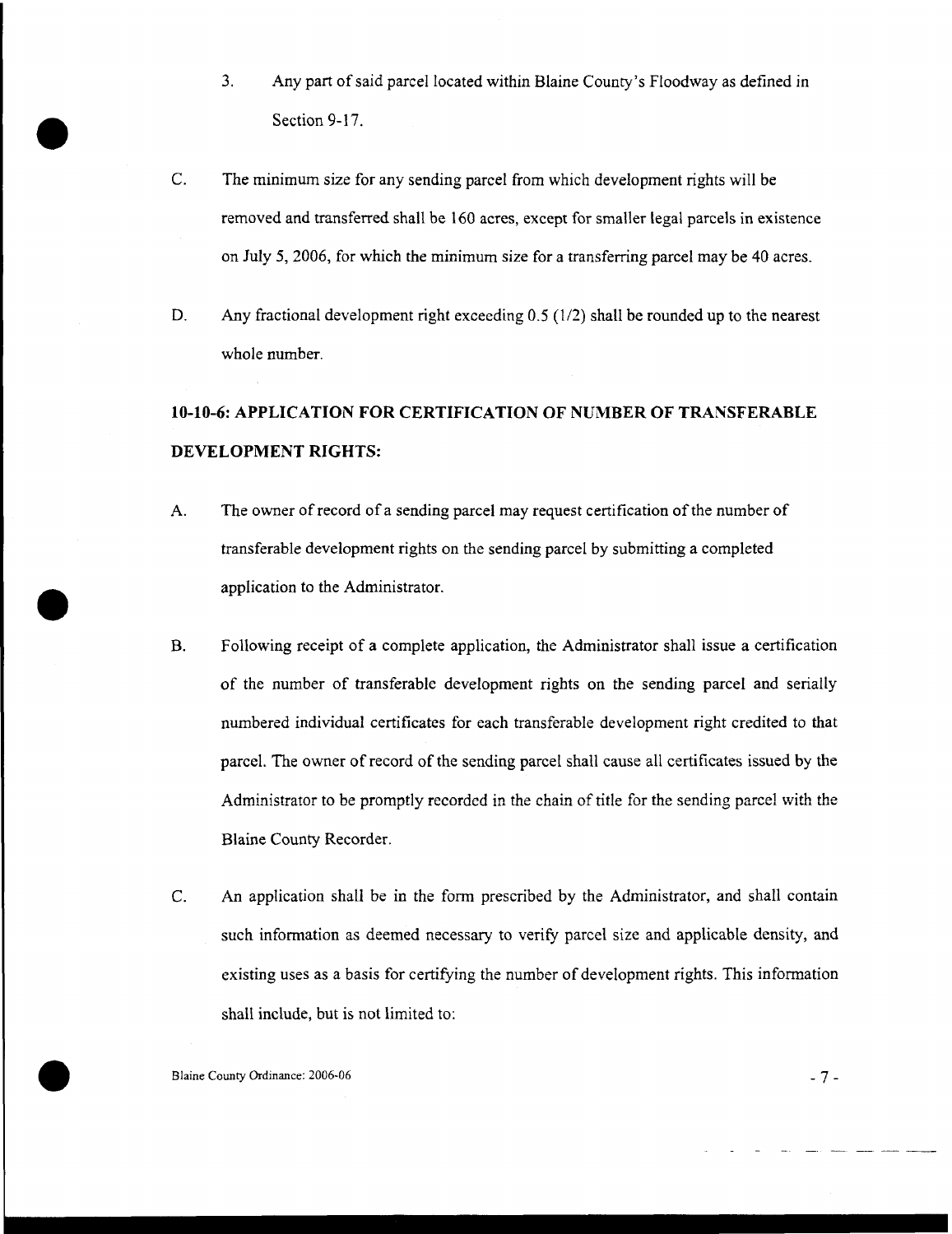- 1. A map of the proposed sending parcel based on a survey if available or a map prepared in a professional manner on an assessor's map of the parcel if no recent survey is available.
- $2.$ The legal description and parcel numbers of the sending parcel.
- 3. A copy of the deed showing that the applicant is the owner of record of the sending parcel.
- 4. The number of single family residences existing on the sending parcel excluding employee housing or accessory dwelling units.
- D. A certification fee as may be prescribed by resolution of the Board.

## **10-10-7:** TRANSFER OF **DEVELOPMENT RIGHTS** FROM SENDING **PARCELS:**

- A. No development rights from a sending parcel may be transferred, or offered for transfer or sale, until they have been duly certified as provided herein.
- B. In order to validly convey or transfer certified development rights from a sending parcel, a TDR Easement shall be recorded against the sending parcel and the grantee of the development rights shall receive a Deed of Transfer of the development right from the grantor, the owner of the sending parcel.
- C. A TDR Easement shall be duly signed by the owner of the sending parcel and Blaine County by and through the Board, and promptly recorded by the County with the Blaine County Recorder. Nothing herein shall preclude grantees in the addition to the County being made a party to such easements. A separate TDR easement shall be executed for each development right that is transferred, and the Administrator shall designate each

Blaine County Ordinance: 2006-06 8 8 - 8 8 - 8 8 - 8 8 - 8 8 - 8 8 - 8 8 - 8 8 - 8 8 - 8 8 - 8 8 - 8 8 - 8 8 - 8 8 - 8 8 - 8 8 - 8 8 - 8 8 - 8 8 - 8 8 - 8 8 - 8 8 - 8 8 - 8 8 - 8 8 - 8 8 - 8 8 - 8 8 - 8 8 - 8 8 - 8 8 - 8 8

•

•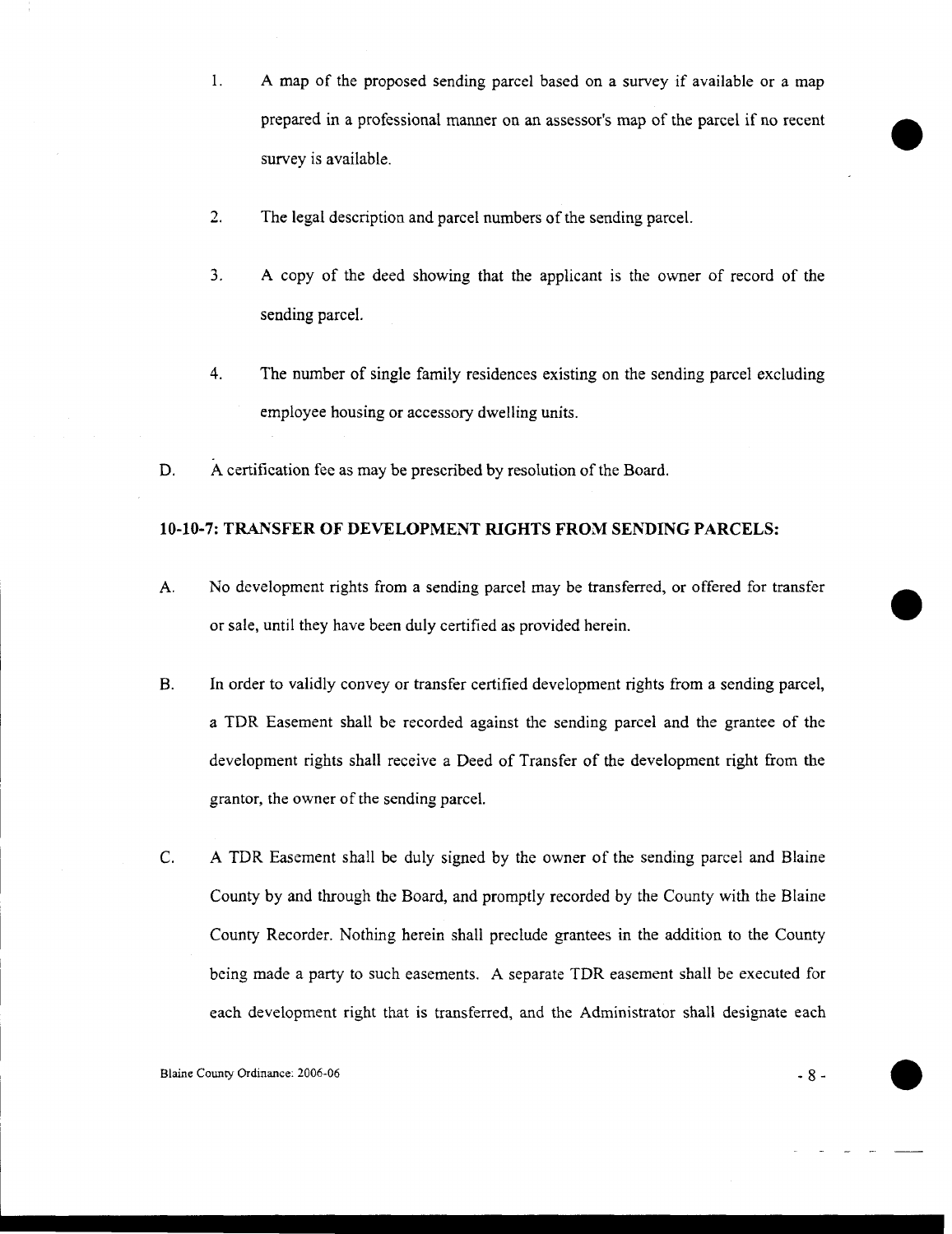such TDR Easement with a distinctive instrument or serial number and shall maintain records of all such TDR Easements.

- D. The TDR Easement shall be in a form approved by the Board and shall contain the following provisions:
	- 1. All of the serial numbers of the transferable development rights that have been certified by the Administrator on the sending parcel which is the subject of the TDR Easement.
	- 2. A covenant on the sending parcel, or part thereof from which development rights have been transferred, that all residential development rights have been removed from the parcel and that only the other permitted, accessory or conditional uses listed in the underlying zoning district, if any, shall be allowed.
	- 3. A covenant that all provisions of the TDR Easement shall run with and bind the sending parcel in perpetuity<sup>1</sup> in favor of the County and any other grantees and may be enforced by any of said grantees.
	- 4. A statement that nothing in the restrictions shall be construed to convey to the public a right of access or use of the property and that the owner of the property, his/her heirs, successors and assigns shall retain exclusive right to such access or use subject to the terms of the TDR Easement.
	- 5. If only a portion of the transferable develop rights of a sending parcel is being transferred, then a survey map of the entire parcel must be recorded with the Blaine County Recorder. The map must show the actual area on the sending parcel that is being protected by the transfer of development rights. That portion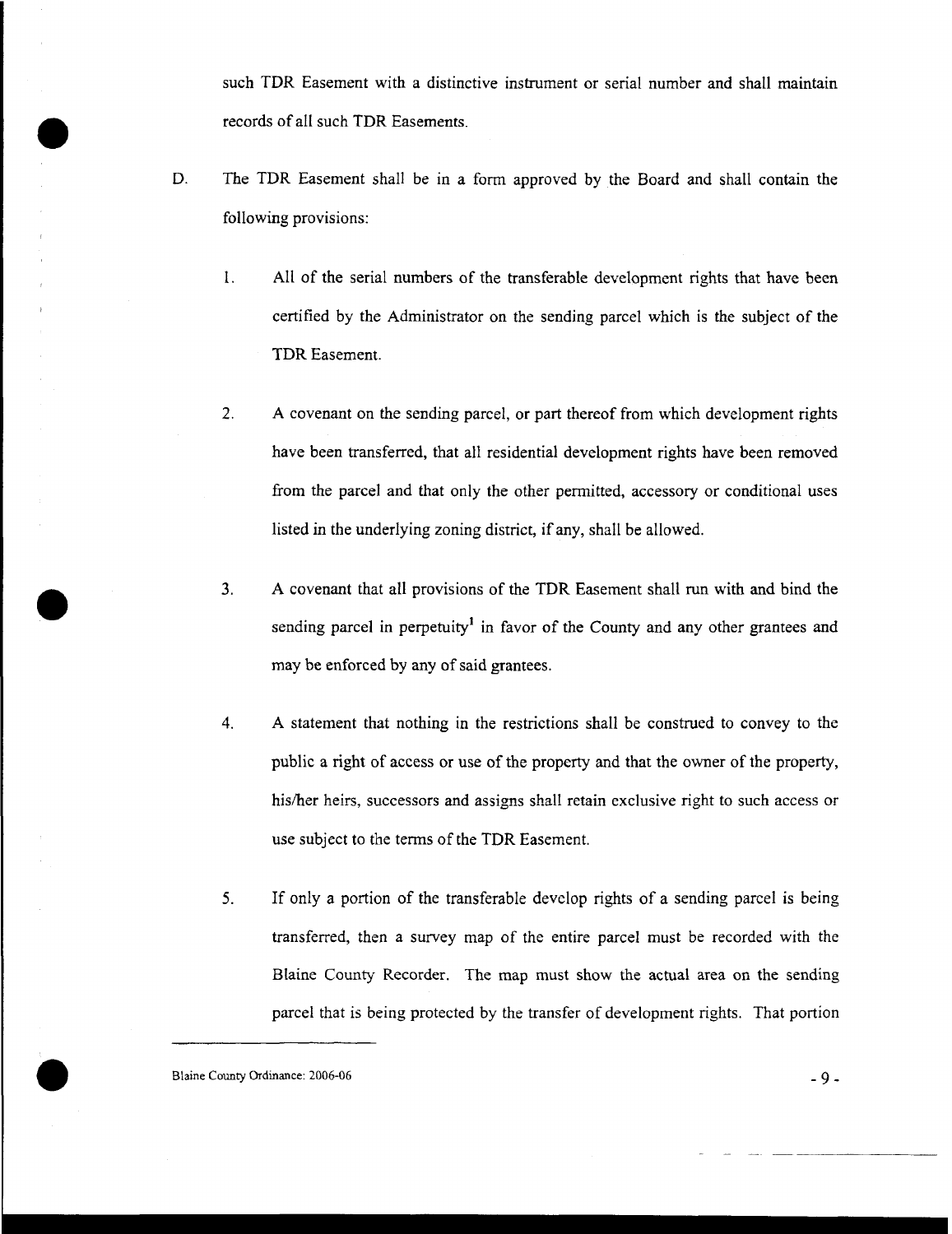of the sending parcel protected by a TDR easement shall contain a statement that all residential development rights except for one (1) dwelling unit per one hundred sixty (160) acres or fraction thereof have been removed from this portion of the parcel and that only the other permitted, accessory or conditional uses listed in the underlying zoning district, if any, shall be allowed.

•

•

**O**

- 6. The written consent of all lien holders and other parties with an interest of record in the sending parcel.
- E. The Deed of Transfer of development rights shall be in the form prescribed by the Board. The grantee of the deed shall promptly record the same with the Blaine County Recorder, which recordation shall appear in the chain of title of the sending parcel.
- F. The Deed of Transfer shall specify the number of transferable development rights conveyed or transferred from the sending parcel and shall only be valid when signed by the owner of the sending parcel, containing the provisions established by the Board for such a document, and recorded along with the original TDR Easement against the sending parcel.
- G. A Deed of Transfer shall contain:
	- 1. A legal description and map of the sending parcel(s);
	- 2. A covenant that all provisions of the Deed of Transfer shall run with and bind the sending parcel and shall be enforced by the Board;
	- 3. The names of the Grantor and the Grantee of the development right;
	- 4. A covenant that the Grantor grants and conveys to the Grantee a specified number

of certified development rights from the sending parcel, including the serial Blaine County Ordinance:  $2006-06$  - 10 - 10  $-$  10  $-$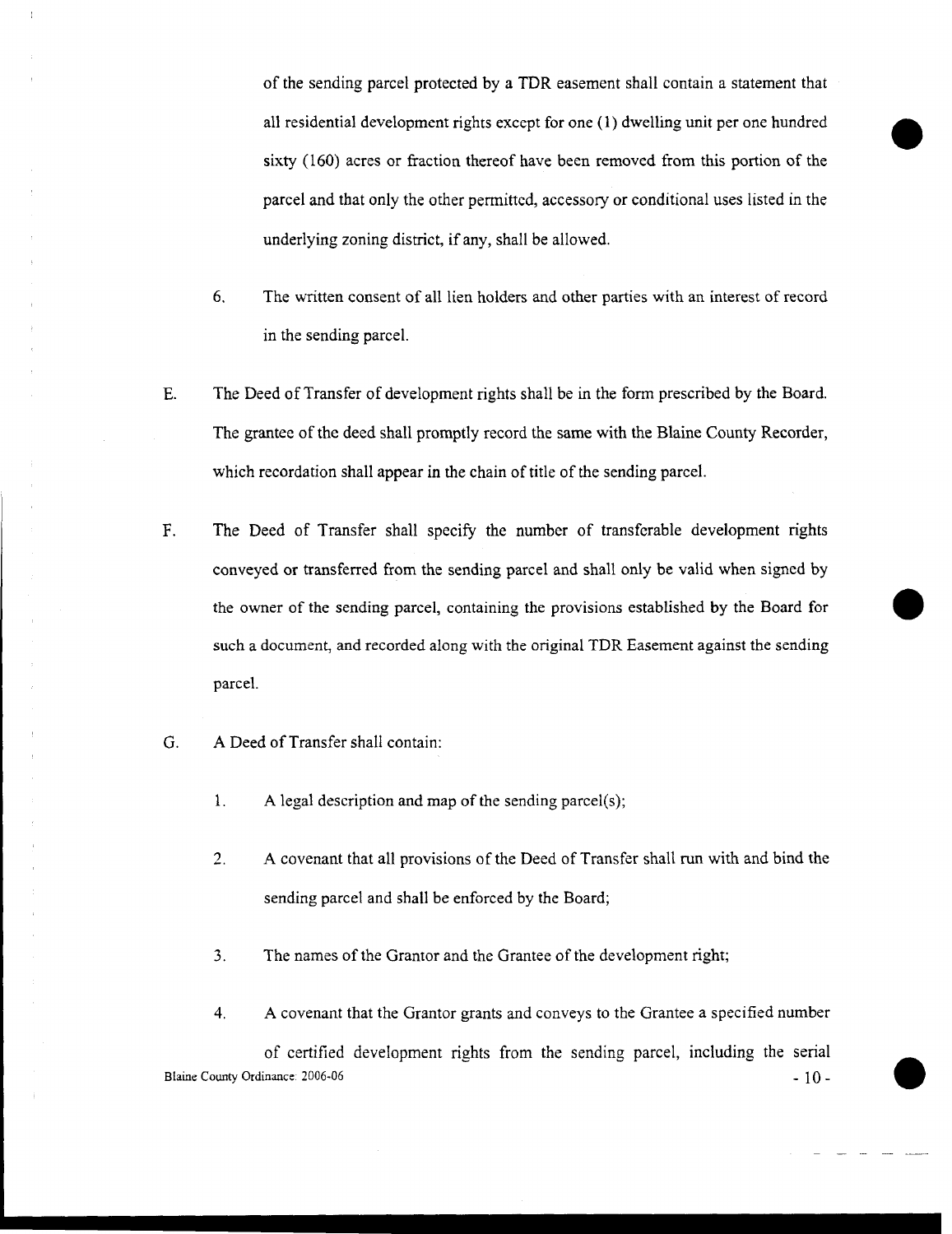numbers of the individual certificates for each development right to be transferred from the sending parcel;

5. Proof of ownership of the sending parcel;

•

- 6. If the transferor is not the owner of the sending parcel, the recorded instrument numbers of the TDR easement and the original Deed of Transfer, with the names of the Grantor and Grantee of such deed;
- 7. A covenant by which the Grantor acknowledges that the Grantor has no further use or right of use with respect to the development rights being transferred;
- 8. The certification of the number of transferable development rights on the sending parcel and copies of the appropriate certificates of those rights issued by the Administrator pursuant to this Chapter;
- 9. Proof of the execution and recordation of a TDR Easement on the sending parcel; and
- 10. The signature of the Administrator's staff member who has reviewed the Deed of Transfer for completeness.

**10-10-8: RESPONSIBILITY:** The Grantor and the Grantee named in a Deed of Transfer shall have the responsibility to supply the information required by this Chapter, to provide a proper instrument of transfer and to pay all costs of its recordation, in addition to any other fees required by this section.

**10-10-9: INTERMEDIATE TRANSFER:** Development rights may be transferred to an intermediate transferor or broker and held for a period of time as provided by law before they are permanently affixed or made appurtenant to a receiving parcel. All such intermediate transfers shall be affected by a Deed of Transfer duly recorded with the Blaine County Recorder. Blaine County Ordinance: 2006-06 -11-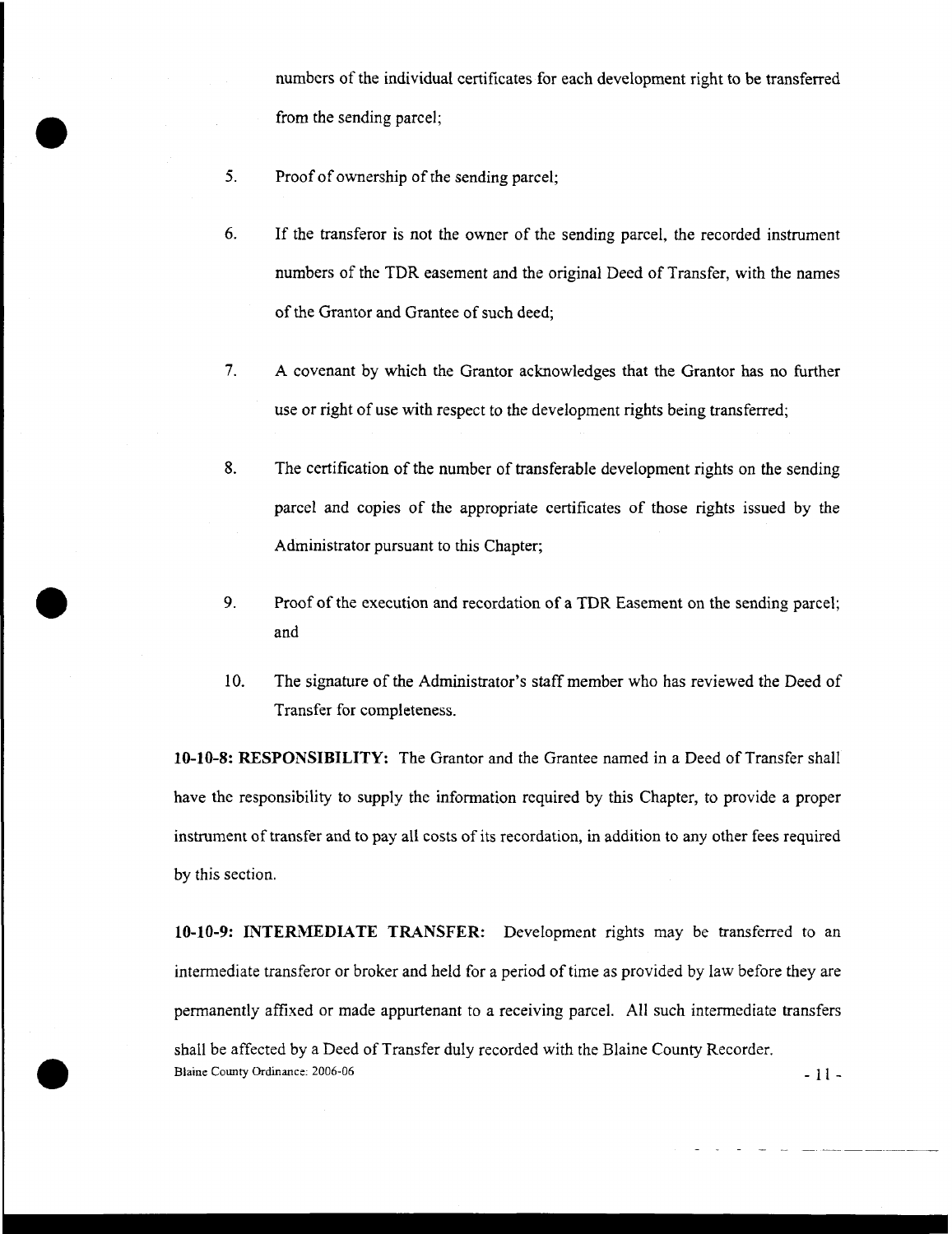## **10-10-10: PERMANENT TRANSFER OF DEVELOPMENT RIGHTS TO A RECEIVING PARCEL:**

A. The transfer of a development right to a receiving area established pursuant to § 10-10- 4(A) 1 or 2:

1. shall become affixed or appurtenant to a specific receiving area parcel upon approval by the County of a plat pursuant to the provisions of Title 10, Chapter 4, Blaine County Code;

2. shall result in a minimum lot size of no less than one (1) unit per one (1) acre or a maximum density of no more than one (1) unit per two and one-half (2.5) acres<sup>2</sup>;

3. shall include a note on the plat describing all development rights made appurtenant thereto, including the serial numbers of the individual certificates for each such development right; and

4. shall, once the plat is recorded, become permanently affixed to the receiving parcel

B. A Deed of Attachment of Development Right, in the form prescribed by the Board, shall be recorded with the Blaine County Recorder indicating the permanent attachment of any development rights to the receiving area plat or lot(s) and shall include the names of the initial Grantor of each development right affixed or made appurtenant to the receiving parcel, the instrument number of the original Deed of Transfer, the name of the last Grantee of record of each development right affixed or made appurtenant to the receiving

Blaine County Ordinance: 2006-06 12 and 2008-06 12 and 2008-06 12 and 2008-06 12 and 2008-06 12 and 2008-06 12 and 2008-06 12 and 2008-06 12 and 2008-06 12 and 2008-06 12 and 2008-06 12 and 2008-06 12 and 2008-06 12 and 20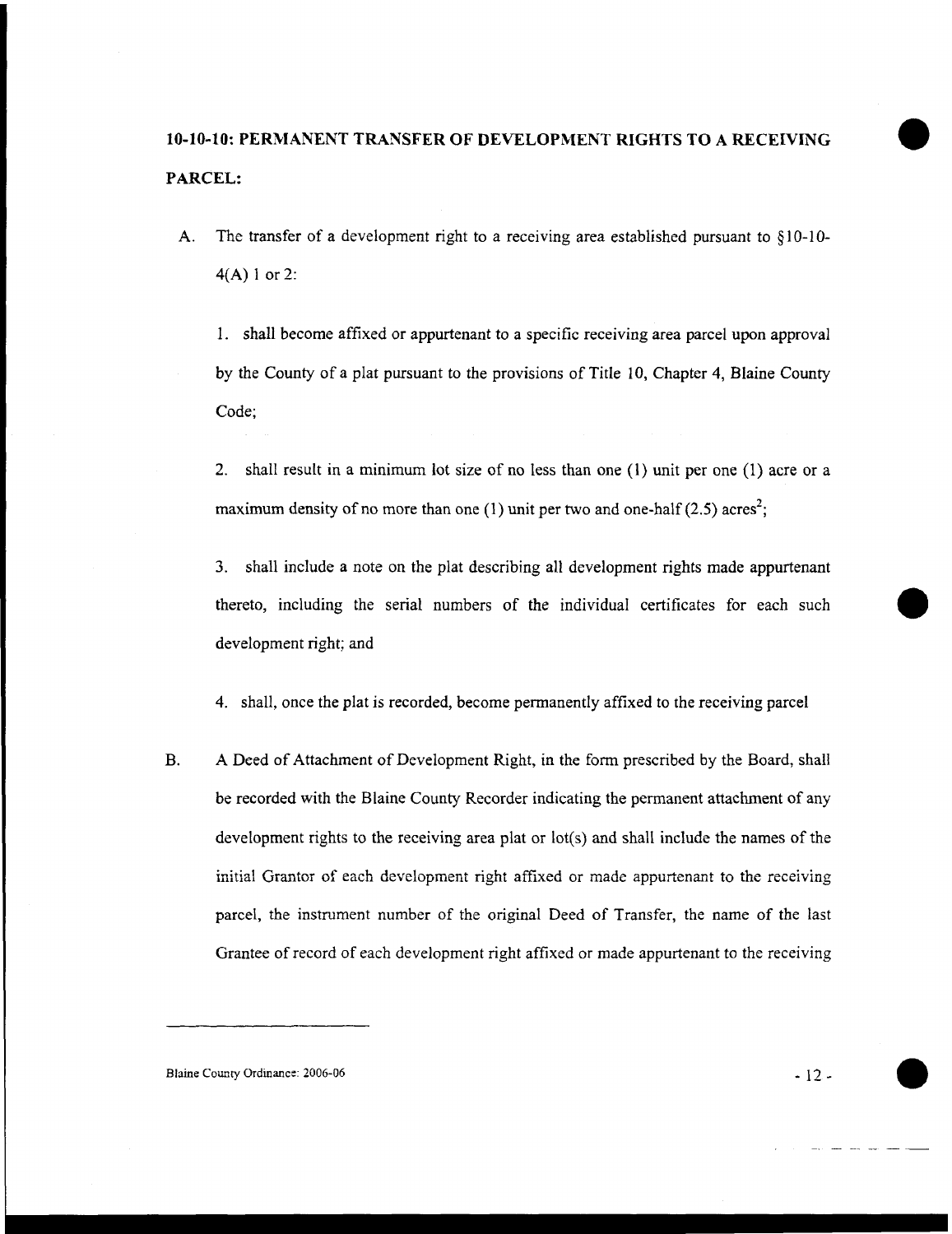parcel, and the serial numbers of the individual certificates for each such development right.

**10-10-11: EFFECT OF THE TRANSFER OF DEVELOPMENT RIGHTS:** After development rights have been transferred from a sending parcel, the following shall apply:

- A. The sending parcel may be used only for the other nonresidential, accessory or conditional uses permitted in the underlying zone district, except that one dwelling unit per one hundred sixty (160) acres may be maintained or developed on the sending parcel after transfer of development rights. That portion of the sending parcel protected by a TDR easement may be used only for the other permitted accessory or conditional uses and shall not be included in establishing the base density of any land proposed to be subdivided.
- B. All certified transferable development rights and the value of such rights shall be deemed for all other purposes to be appurtenant to the sending parcel until such rights are transferred by a recorded Deed of Transfer.
- C. Nothing in such restrictions shall be construed to convey to the public a right of access or use of a sending parcel; the owner of the sending parcel and the owner's heirs, successors and assigns shall retain the exclusive right to such access or use subject to the terms of the TDR Easement.
- D. The use of a parcel from which development rights have been transferred remains subject to the other restrictions of the underlying zone district.

Blaine County Ordinance:  $2006-06$  - 13 -

•